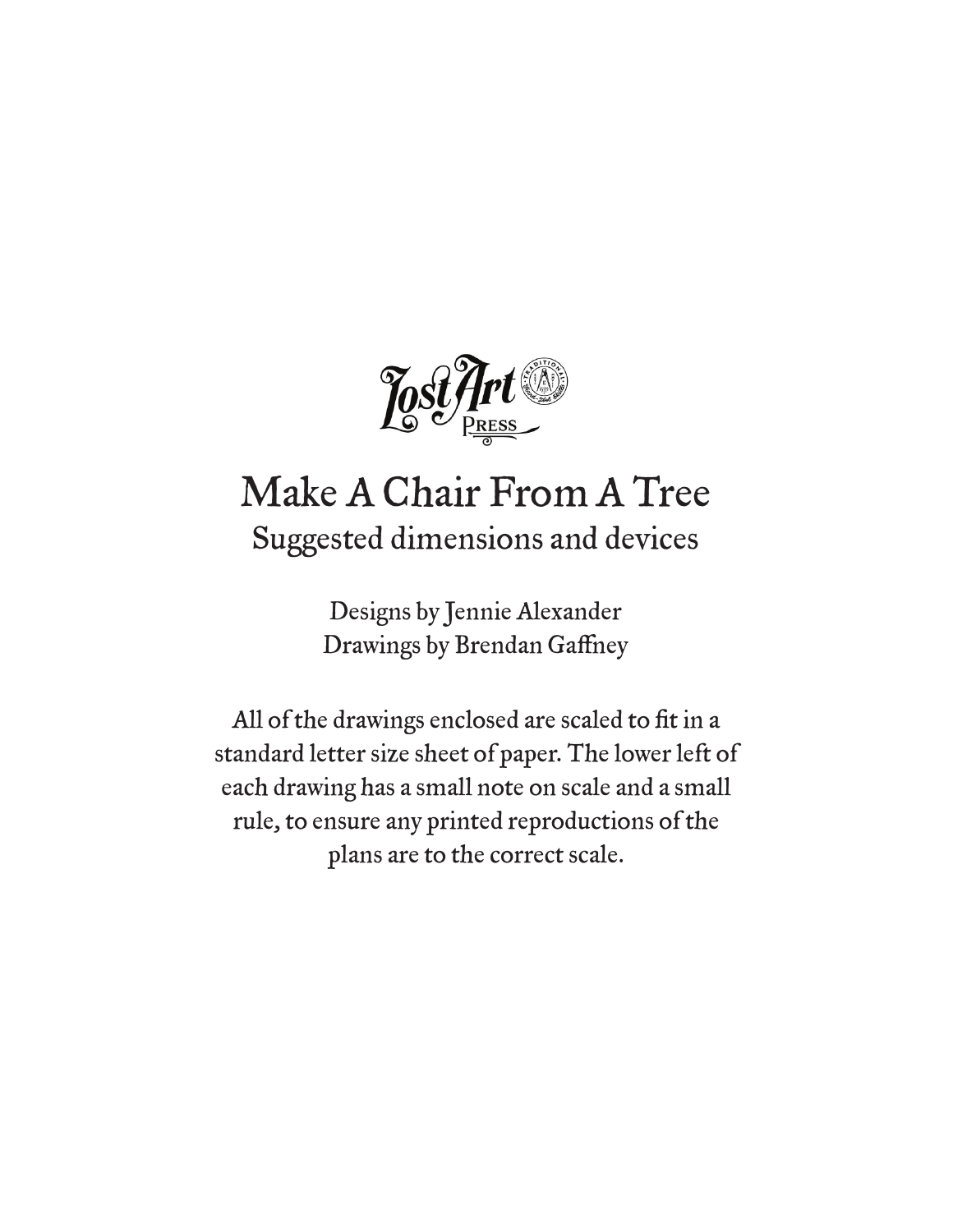

Chair stick Make a Chair from a Tree Suggested dimensions and devices

 $1"$ 

One-quarter scale All units in inches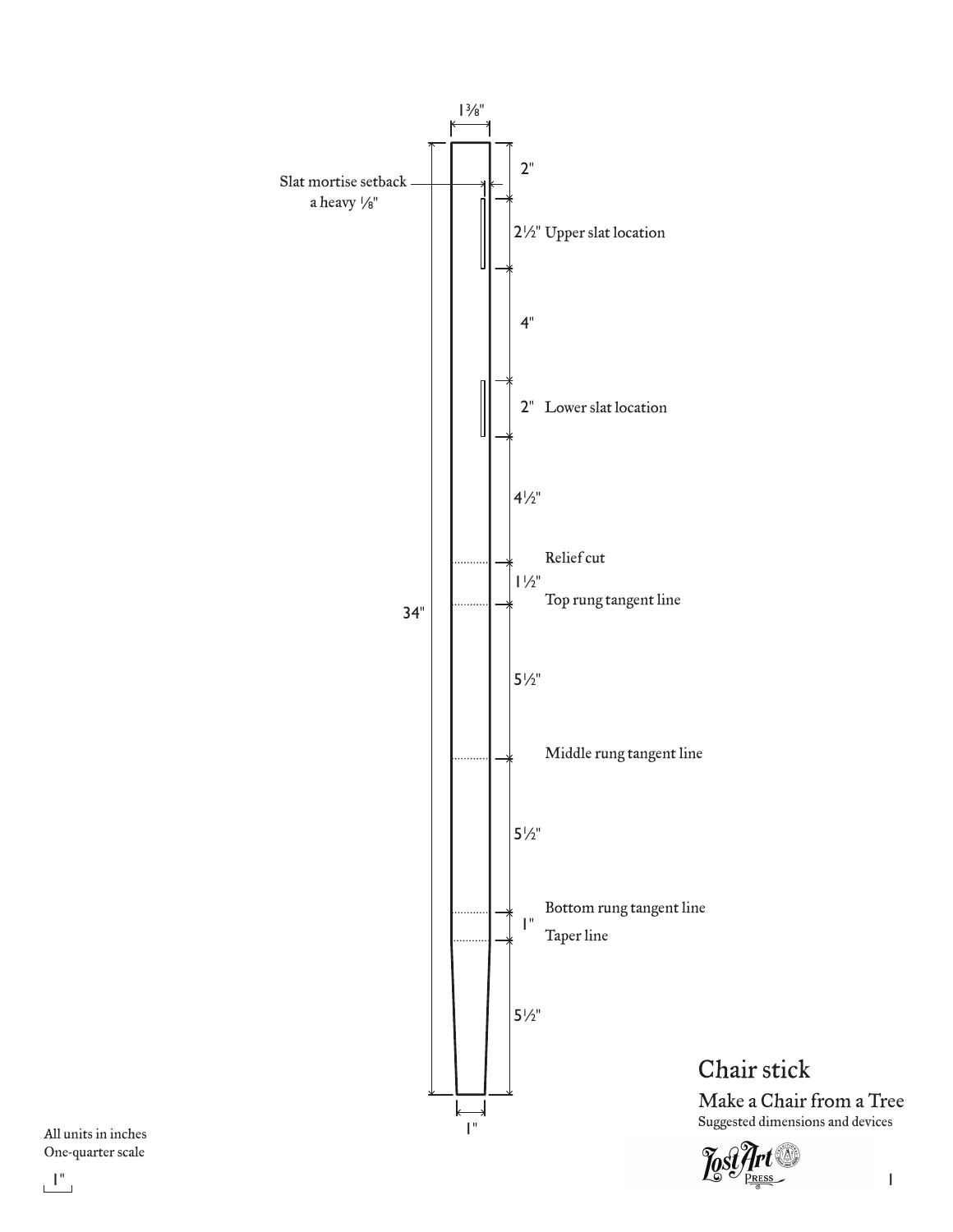

One-half scale All units in inches



Rung stick

Make a Chair from a Tree Suggested dimensions and devices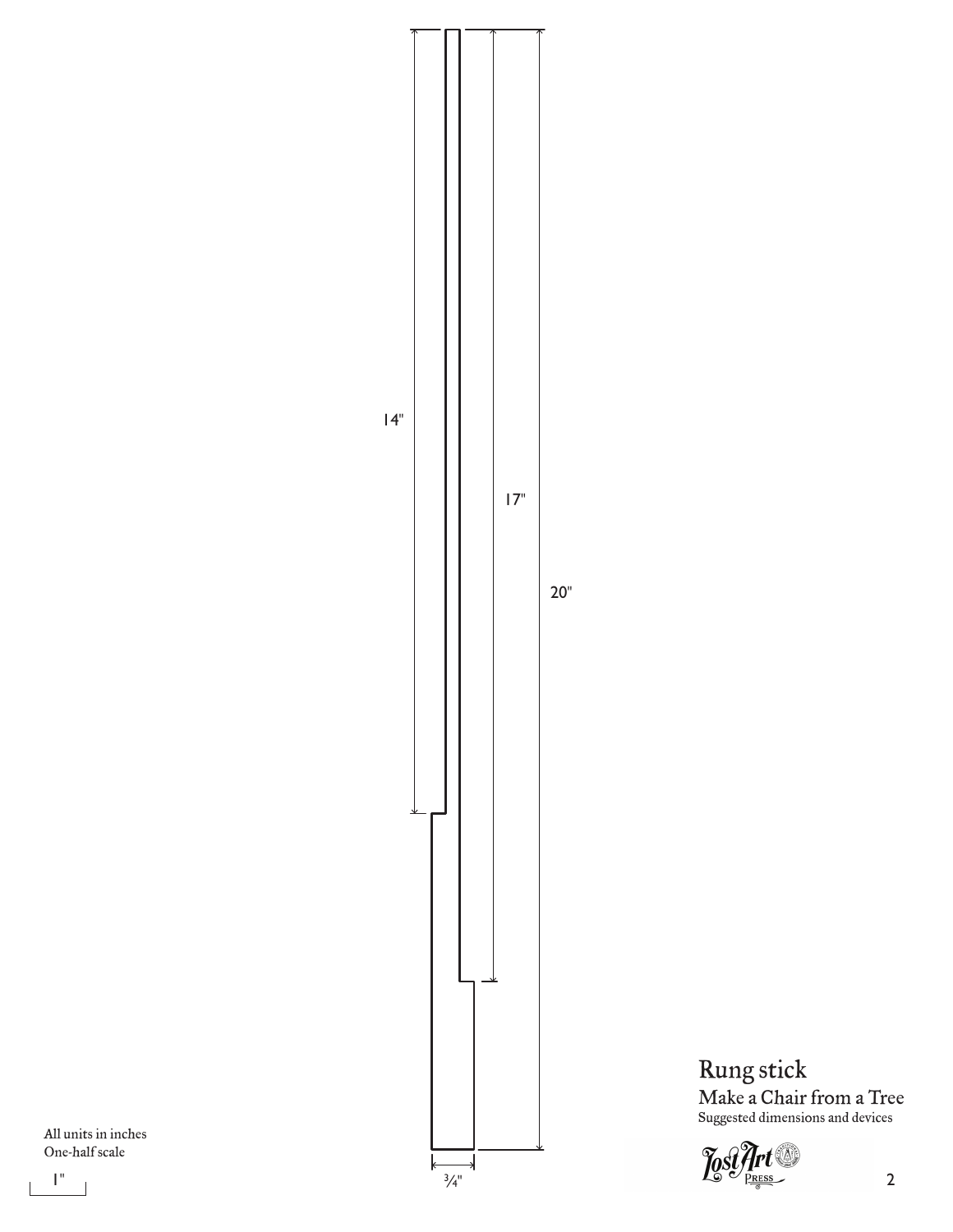

Bending form Make a Chair from a Tree Suggested dimensions and devices



## One-quarter scale All units in inches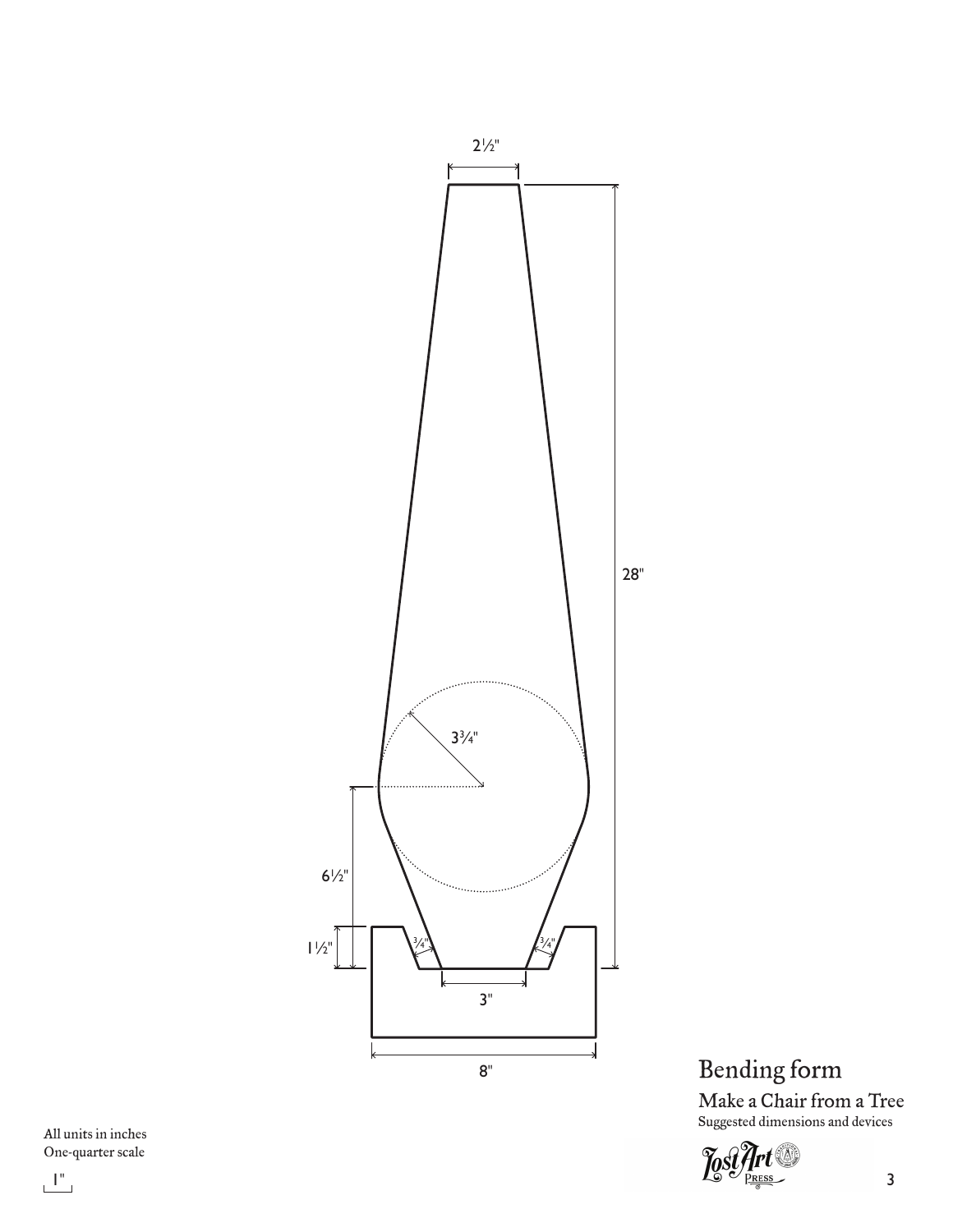

Top and bottom slat

Make a Chair from a Tree<br>Suggested dimensions and devices



One-half scale All units in inches \* Note: lengths shown are typical, but will depend on the actual flare angle of the back posts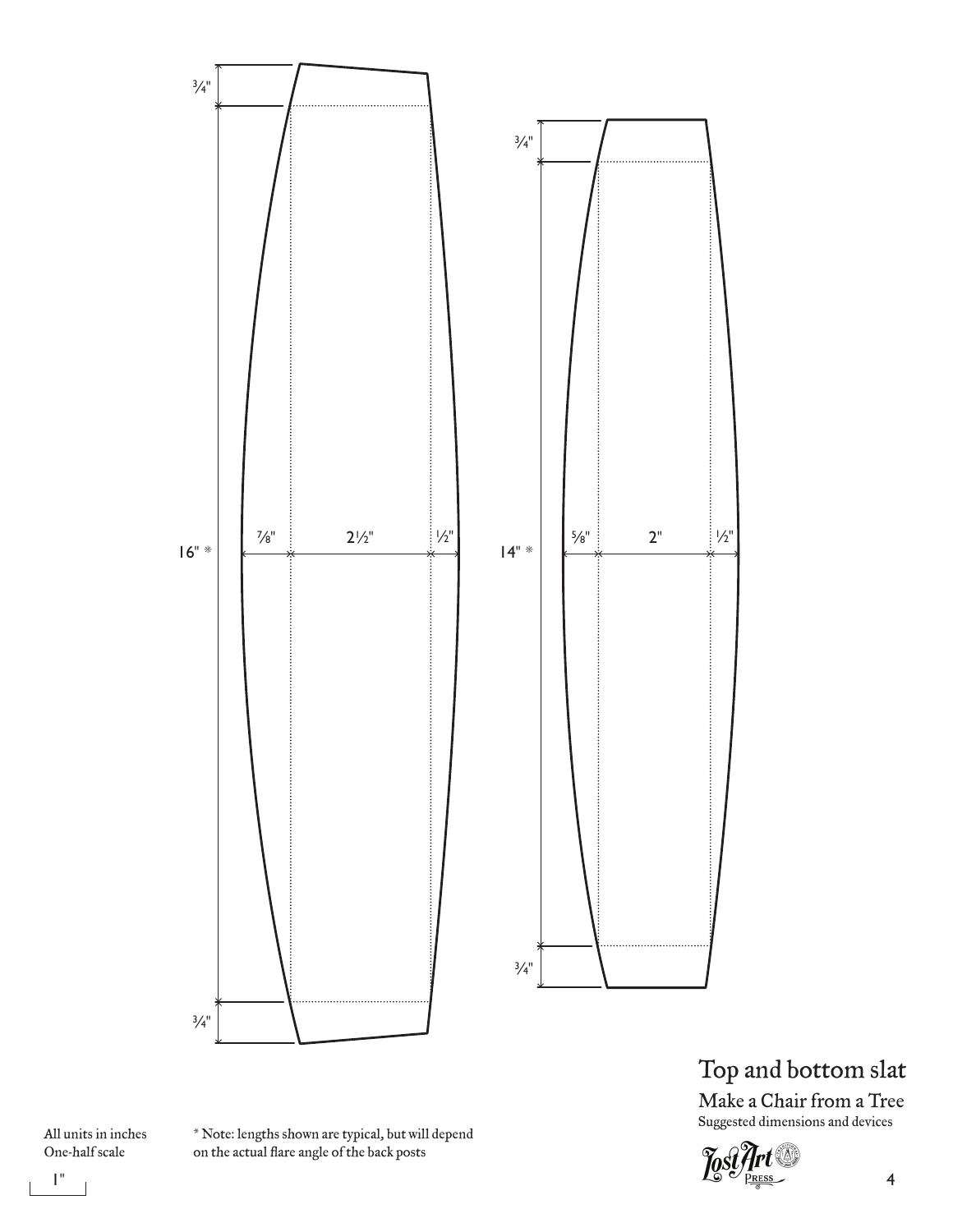

Seat plan

Make a Chair from a Tree Suggested dimensions and devices

 $1''$   $1''$ 

One-half scale All units in inches  $14\frac{1}{2}$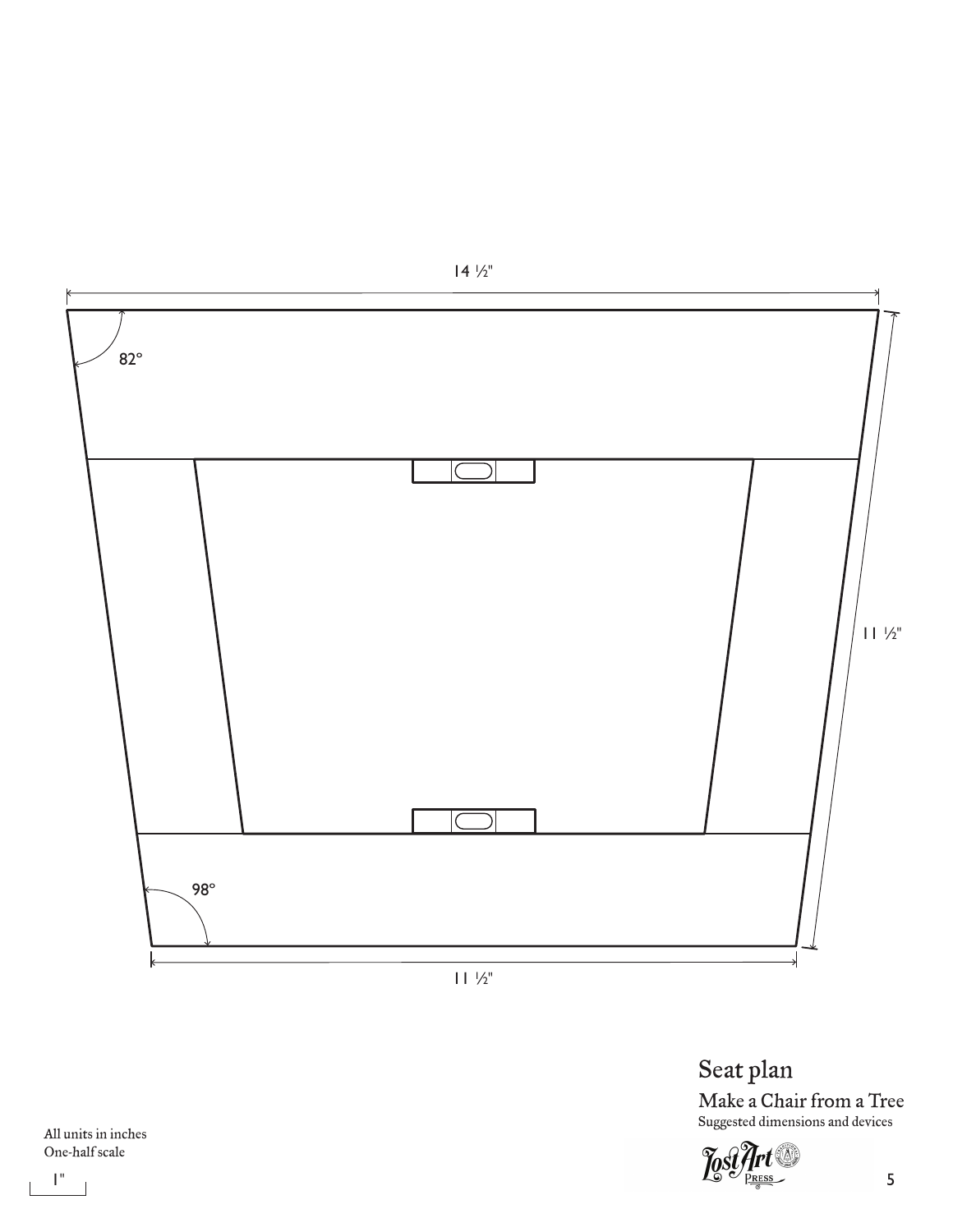

 $12\frac{3}{4}$ "



Back post holder Make a Chair from a Tree

Suggested dimensions and devices

 $1''$   $1''$ 

One-half scale All units in inches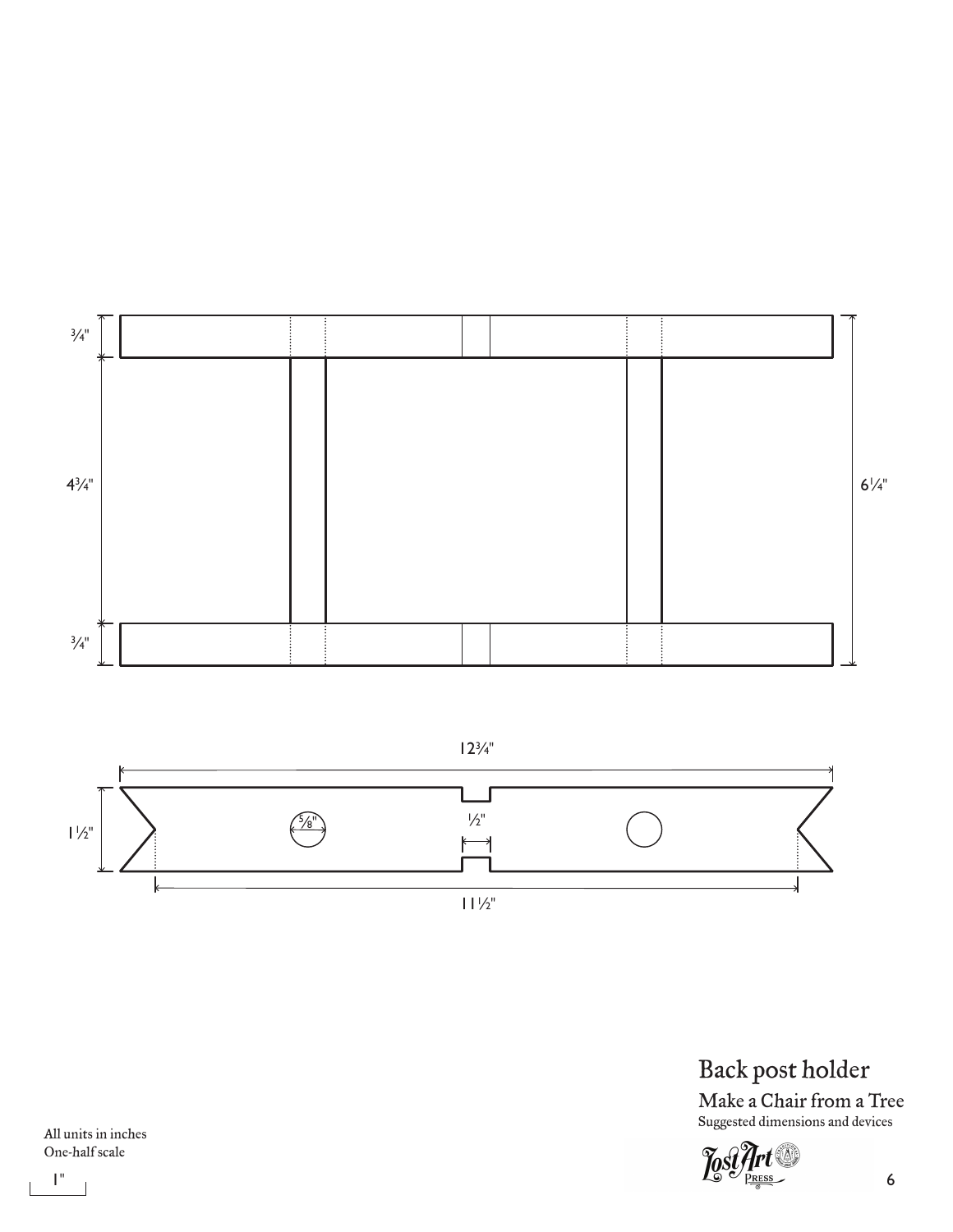

V-block Make a Chair from a Tree Suggested dimensions and devices

 $1''$   $1''$ 

One-half scale All units in inches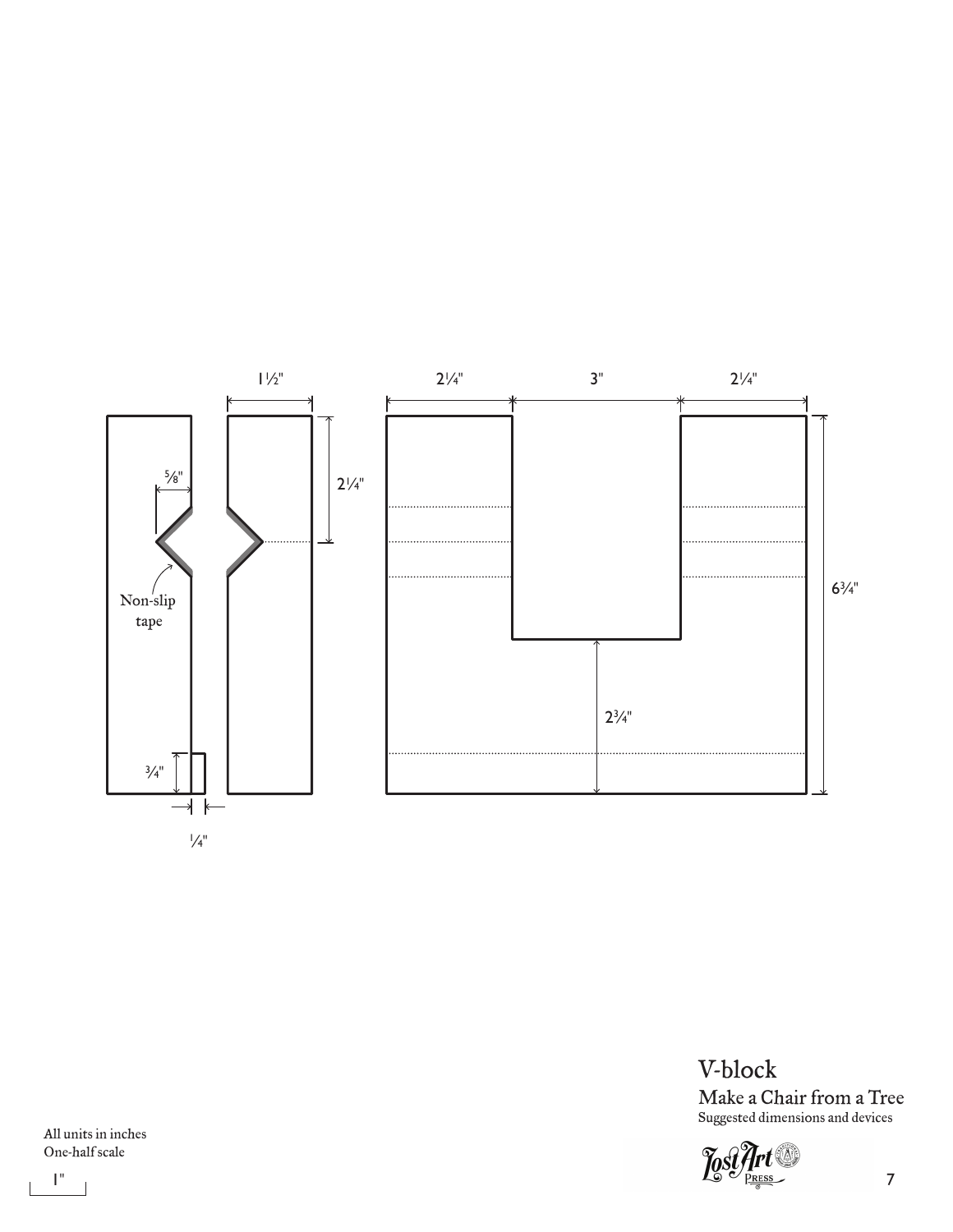

Center finder Make a Chair from a Tree Suggested dimensions and devices

Three-quarter scale All units in inches